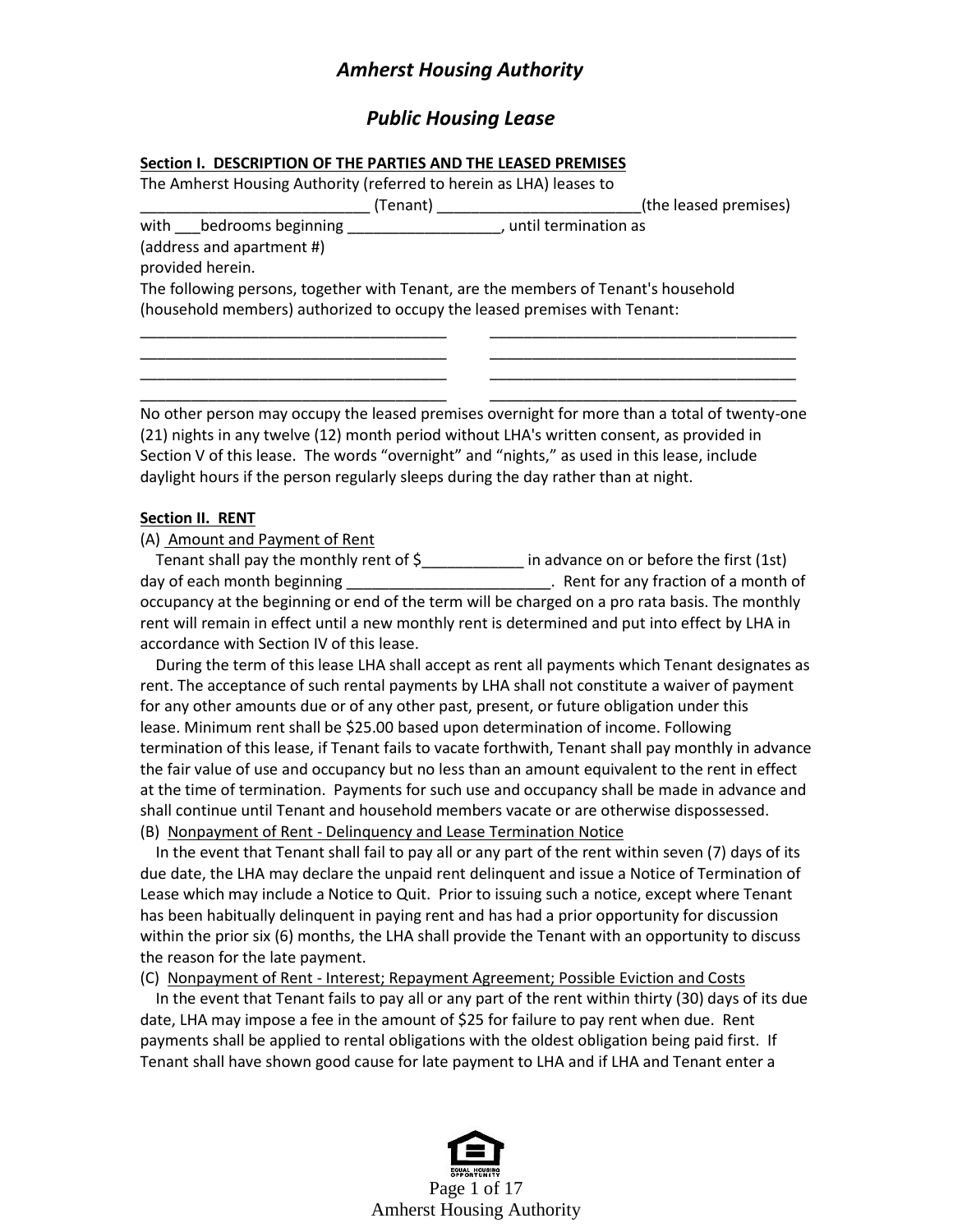repayment agreement, LHA in its discretion may waive the fee for late payment. By charging increased rent, LHA shall not have condoned Tenant's breach of Tenant's obligation to pay rent when due, and LHA shall not thereby waive any rights to issue a notice of termination of the Lease, to bring eviction proceedings against Tenant and Tenant's household, and to collect arrearages, constable fees and costs, on account of the Tenant's failure to pay rent when due. (D) Overhoused Households

 In the event that the size of Tenant's household does not warrant the number of bedrooms in the leased premises, and, as a consequence, the Tenant Household is determined to be overhoused, unless an exception is provided by law, upon availability of a smaller unit of appropriate unit size, LHA shall offer to lease such smaller unit to Tenant who shall have thirty (30) days within which to sign a new Lease and to move to the unit of appropriate unit size. Following expiration of thirty (30) days, if Tenant shall have failed or refused to transfer to a unit of appropriate unit size offered by LHA, Tenant's monthly rent shall be 150% of the rent which would otherwise have been charged to Tenant. By charging such increased rent, LHA shall not have condoned Tenant's breach of Tenant's obligation to pay rent when due, and LHA shall not thereby waive any rights to issue a notice of termination of the Lease, to bring eviction proceedings against Tenant and to collect arrearages, constable fees and costs on account of the Tenant's failure to pay rent when due.

### **Section III. ELECTRICITY, HEATING FUEL AND GAS**

Tenant shall pay the cost of the following if checked by LHA and initialed by Tenant: [ ] Electricity [initials: ] [ ] Heating Fuel [initials: ] [ ] Gas [initials: ] LHA shall pay the cost of the items not so checked and initialed.

## **Section IV. ANNUAL AND INTERIM REDETERMINATIONS OF RENT**

(A) Annual Redetermination; Tenant's Obligation to Submit Verified Information

 LHA shall redetermine Tenant's monthly rent, once annually in accordance with applicable regulations or authorization of the Department of Housing and Community Development (the "Department").

Each notice of a redetermined rent shall be in writing and contain the following information:

1. The rental amount and the date when it will be effective:

 2. The calculation of Tenant's monthly gross household income and monthly net household income used by LHA in determining Tenant's rent:

 3. Tenant's right to, and the method of obtaining a hearing under the grievance procedure in the event of a factual error.

 For purposes of redetermination of rent (and for determining continued eligibility and appropriateness of unit size), Tenant shall submit, within thirty (30) days after a request from LHA, signed, complete, and accurate statements and/or other information setting forth pertinent facts as to eligibility, income, exclusions, deductions, employment, and household composition of Tenant and Tenant's household. Tenant shall also provide authorization for LHA to obtain verification of such information from reliable sources with knowledge of the facts in order to insure its accuracy.

### (B) Interim Redetermination on Account of Increased Income

 An increase of ten percent (10%) or more in Tenant's monthly gross household income (the gross amount of income received by Tenant and household members during a month computed as provided in the Department's regulations) shall require a rent redetermination by LHA, and Tenant shall report any such increase (including any changes in income, exclusions and deductions) to LHA by the seventh (7th) day of the month following the increase together with authorization for verification.

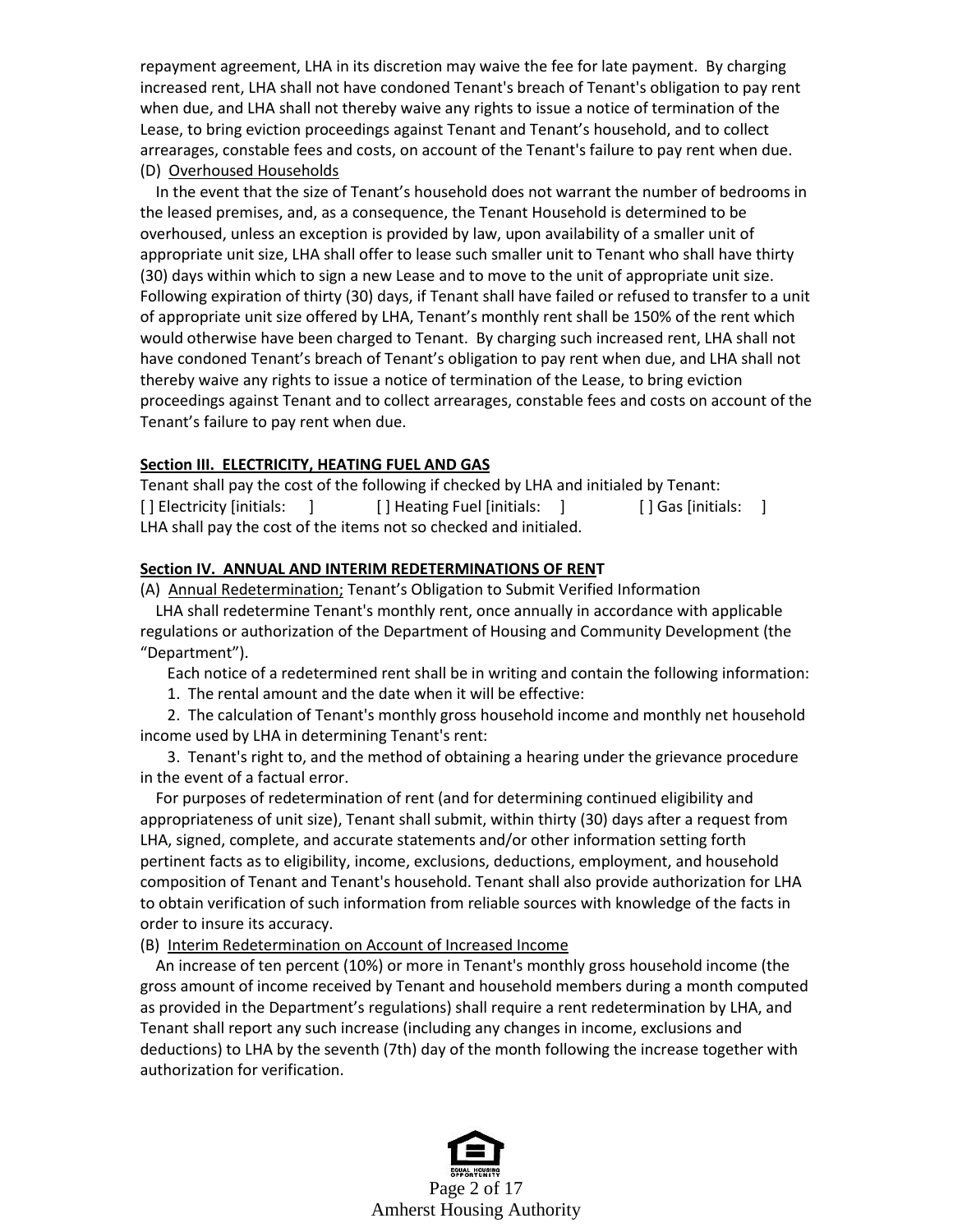Rent increases on account of such an increase will be effective no less than fourteen (14) days after LHA sends Tenant a notice of redetermined or adjusted rent; such notice may be sent before LHA verifies the increase. If Tenant fails to report an increase of ten percent (10%) or more in monthly gross household income (or to provide sufficient information upon which to calculate the rent) by the seventh (7th) day of the following month, any increase in redetermined or adjusted rent shall be effective retroactively so as to begin on the first day of the second month following the month in which the increase occurred.

(C) Receipt of Delayed Payments of Income

 If Tenant or another household member receives delayed payments of income (such as receipt of retroactive wage increases or receipt of worker's compensation, SSI, or SSDI benefits for the time period while the claim for benefits was being determined), if such income has not been previously reported, Tenant shall report receipt of the income to LHA within seven (7) days after receipt. An additional rental amount shall be computed by the percentage set out in the Department's regulations and charged on account of so much of the income which, if not delayed, would have been paid at a prior time during Tenant's tenancy at LHA. Tenant shall pay the additional rental amount due on account of such income (without interest) upon receipt of a bill from LHA.

(D) Consequences of Nondisclosure or Misrepresentation of Income

 If Tenant misrepresents, fails to disclose, or fails to disclose in a timely manner pertinent information affecting the Tenant's net household income, Tenant shall pay to LHA any rent which should have been paid but for Tenant's misrepresentation or nondisclosure, and any applicable interest for the period of nonpayment. Such misrepresentation or nondisclosure shall also constitute cause for termination of this lease and eviction if the consequent underpayment of rent was 10% or more of the monthly rent which should have been paid. (E) Interim Redetermination on Account of Decreased Income

 If Tenant's monthly gross household income decreases, rent shall be redetermined if the Tenant requests a redetermination and authorizes verification of the decrease. Any rent decrease shall be effective on the first rent payment day after LHA receives reliable verification of the decrease or at such earlier time as the LHA shall find to be warranted in the event that verification is delayed.

#### **Section V. OCCUPANCY AND USE OF LEASED PREMISES**

(A) Tenant and Household Members

 Tenant shall not assign this lease and shall not sublet or transfer possession of the leased premises. Tenant shall not take in boarders or lodgers and shall not use or permit use of the leased premises for any purpose other than as a private dwelling solely for Tenant and the other members of Tenant's household who are listed in Section I of this lease or who are listed on a subsequent written lease addendum. Tenant and each other household member must physically occupy the leased premises as his or her principal place of residence for at least nine (9) months during any twelve (12) month period unless good cause is shown for a longer absence, such as involuntary absence attributable to illness or absence of a household member who is a full-time student. If Tenant or a household member without such cause shall fail to occupy the leased premises for the minimum of nine (9) months during any twelve (12) month period, Tenant shall delete such person from the lease within thirty (30) days of the failure. (B) Guests

 Tenant and other household members may have guests provided that Tenant shall be responsible for the conduct of any guest while in the leased premises or on LHA property and shall take reasonable steps to supervise the conduct of any guest, including a guest of a household member. No guest may stay overnight (as defined in Section I) for more than a total

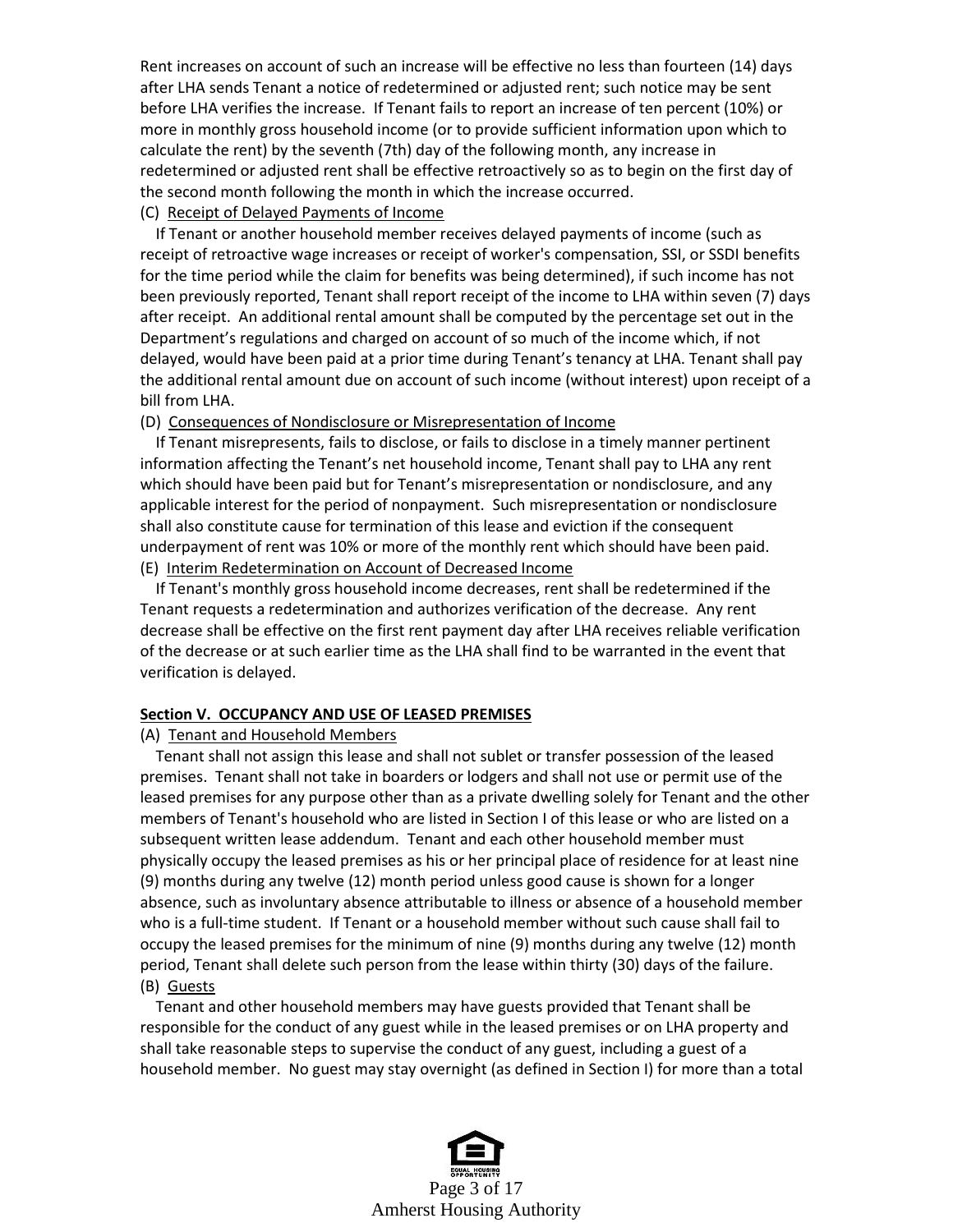of twenty-one (21) nights in any twelve (12) month period without LHA's written approval of a temporary extension of the guest's stay. Tenant shall not accept any compensation from an overnight guest for his or her stay in the leased premises. If notwithstanding adequate supervision, a guest behaves in a manner which violates any of Tenant's Obligations set out in Section IX, among its remedies LHA may require that Tenant take steps to insure that the individual involved shall not be a guest of Tenant or of any household member again in the future. In addition, if a guest damages or destroys LHA property, among its remedies LHA may require that the Tenant shall pay the cost of repair or replacement.

 Tenant shall notify LHA of the length of the stay of an overnight guest within a reasonable time following an overnight stay; such notice shall be confidential and, provided that the guest has not been barred from the premises and has not committed lease violations during his or her stay, the notice shall only be used by LHA for enforcement of the foregoing provision as to the permissible stay of a guest in the leased premises.

 Each household member shall take reasonable steps to supervise the conduct of his or her guests. Failure of a household member to take such steps shall constitute good cause for LHA to request deletion of the household member from the lease in the manner provided in Section XI if his or her guest violates the provisions of the lease and the violation constitutes cause for termination of the lease but LHA in its discretion does not seek such termination.

 If an individual, whom Tenant or a household member knows or should have known to have a history of serious crimes or of antisocial conduct, is a guest of Tenant or the household member, this circumstance shall be deemed a lack of adequate supervision if the guest violates the provisions of the lease.

 For purposes of this lease an employee of Tenant or of a household member, other than a personal care attendant shall be deemed to be a guest.

#### (C) Personal Care Attendant

 In the event Tenant or a household member has a disability and as a consequence of that disability requires the services of a full-time, live-in personal care attendant, any such personal care attendant, who is not paid for the fair value of his or her services to the disabled person, must be approved as an additional household member pursuant to Section XII of this lease prior to his or her residing in the leased premises. Any such full-time, live-in personal care attendant, who is to be paid for the fair value of his or her services to the disabled person, shall be screened in the same manner as an applicant for public housing and, if he or she is found to be qualified, he or she may reside in the premises without being added as a household member but at LHA's request shall verify that he or she is working full-time as a personal care attendant for the disabled person and is receiving wages for the fair value of these services. (D) Remaining Members of a Household

 In the event that Tenant ceases to occupy the leased premises, one or more remaining members of Tenant's household may be given permission for continued occupancy, provided that: (1) Tenant is not relocating to public or assisted housing elsewhere and is current in his or her financial obligations to LHA and is not subject to eviction proceedings; (2) the remaining members of the household are eligible and qualified for public housing and (excepting a newborn of a household member) have resided in the leased premises for at least one year, and; (3) at least one adult member (or emancipated minor member) of the household applies for and signs a new lease with LHA. In the event of divorce or separation between household members, one of whom is the Tenant, or entry of a protective order for one household member against another, a Massachusetts court with jurisdiction may determine who shall be eligible for continued occupancy, and if those persons do not include the Tenant named in this lease, the Tenant shall vacate. In the event that any such remaining members of Tenant's household are approved for continued occupancy, if the size of the leased premises is no longer appropriate

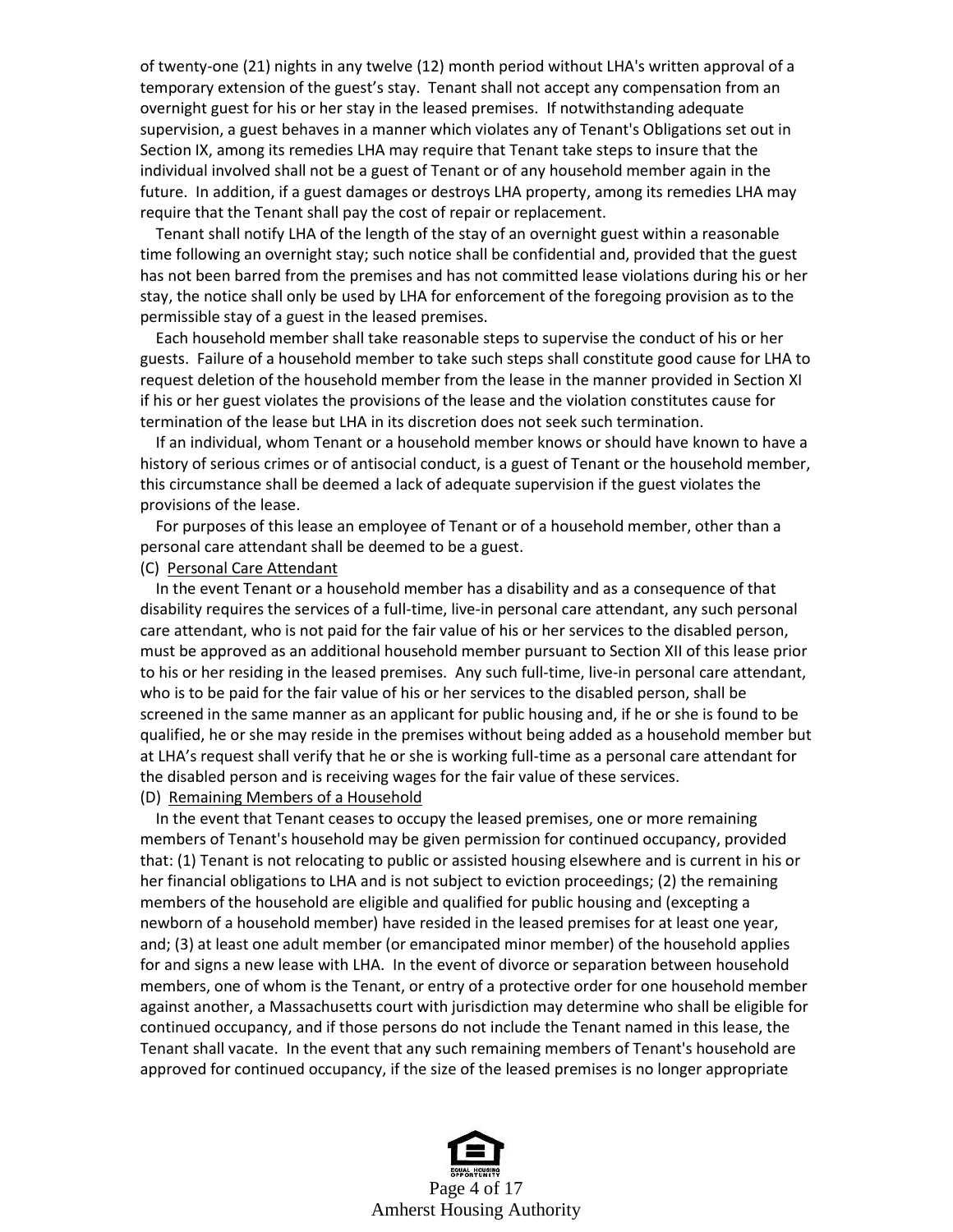for the household, such remaining members shall transfer to a smaller unit if and when offered by LHA.

#### (E) Other Legal Use of the Leased Premises

 With the LHA's prior written approval, Tenant and household members may engage in legal profit-making activities which are incidental to the primary use of the unit as a private dwelling if suitable general liability insurance coverage is provided insofar as LHA shall deem it necessary, and if the activities will: (i) not be likely to cause any disturbance or inconvenience to neighbors; (ii) comply with any applicable zoning and any applicable federal, state or local licensing requirements; (iii) not significantly increase utility or water consumption (unless Tenant separately pays for utilities); and (iv) not result in any other additional expense to LHA. At any time LHA may withdraw permission if any of these conditions are violated.

#### (F) Appropriate Unit Size: Maximum Persons

 The leased premises are to be considered of appropriate unit size so long as Tenant and other opposite sex household members age eight (8) or over and any full-time, live in personal care attendant, do not have to share a bedroom.

Notwithstanding persons of the opposite sex, age eight (8) or over, may share a bedroom at the Tenant's irrevocable election, and if such an election is made the leased premises will be deemed to be of appropriate unit size even if a bedroom is so shared.

Exceptions may be made under applicable regulations or authorizations of the Department. In no event shall Tenant permit more occupants than the number of occupants permissible under the provisions of the State Sanitary Code to occupy the leased premises. In no event shall Tenant request authorization of a household with members in excess of such number of permissible occupants.

#### **Section VI. TRANSFERS**

#### (A) Decreases in Household Size

 In the event that the size of Tenant's household decreases by one or more members and as a consequence the leased premises are no longer of appropriate unit size, unless an exception is provided by law, LHA shall approve an application to transfer the household to a smaller unit of appropriate unit size upon availability provided that: (1) there are and have been no serious violations of the lease within the preceding two (2) years; (2) Tenant is current in rent, charges and fees owed to LHA; and (3) Tenant is not subject to eviction proceedings or to the terms of an agreement for judgment in a prior eviction proceeding.

LHA shall offer to lease such unit to Tenant who shall have thirty (30) days within which to sign a new lease and to move to the unit of appropriate unit size. Following expiration of thirty (30) days, Tenant shall vacate the leased premises.

#### (B) Increases in Household Size

 In the event that one or more household members are added to this lease as provided in Section XII and as a consequence the appropriate unit size for the household increases, LHA shall approve an application to transfer the household to a larger unit of appropriate unit size upon availability provided that: (1) there are and have been no serious violations of the lease within the preceding two (2) years; (2) Tenant is current in rent, charges and fees owed to LHA; and (3) Tenant is not subject to eviction proceedings or to the terms of an agreement for judgment in a prior eviction proceeding.

## (C) Transfers for Modernization Work

 In the event modernization work is to be undertaken involving the leased premises, LHA shall give written notice about the work and offer to transfer Tenant's household to another unit of

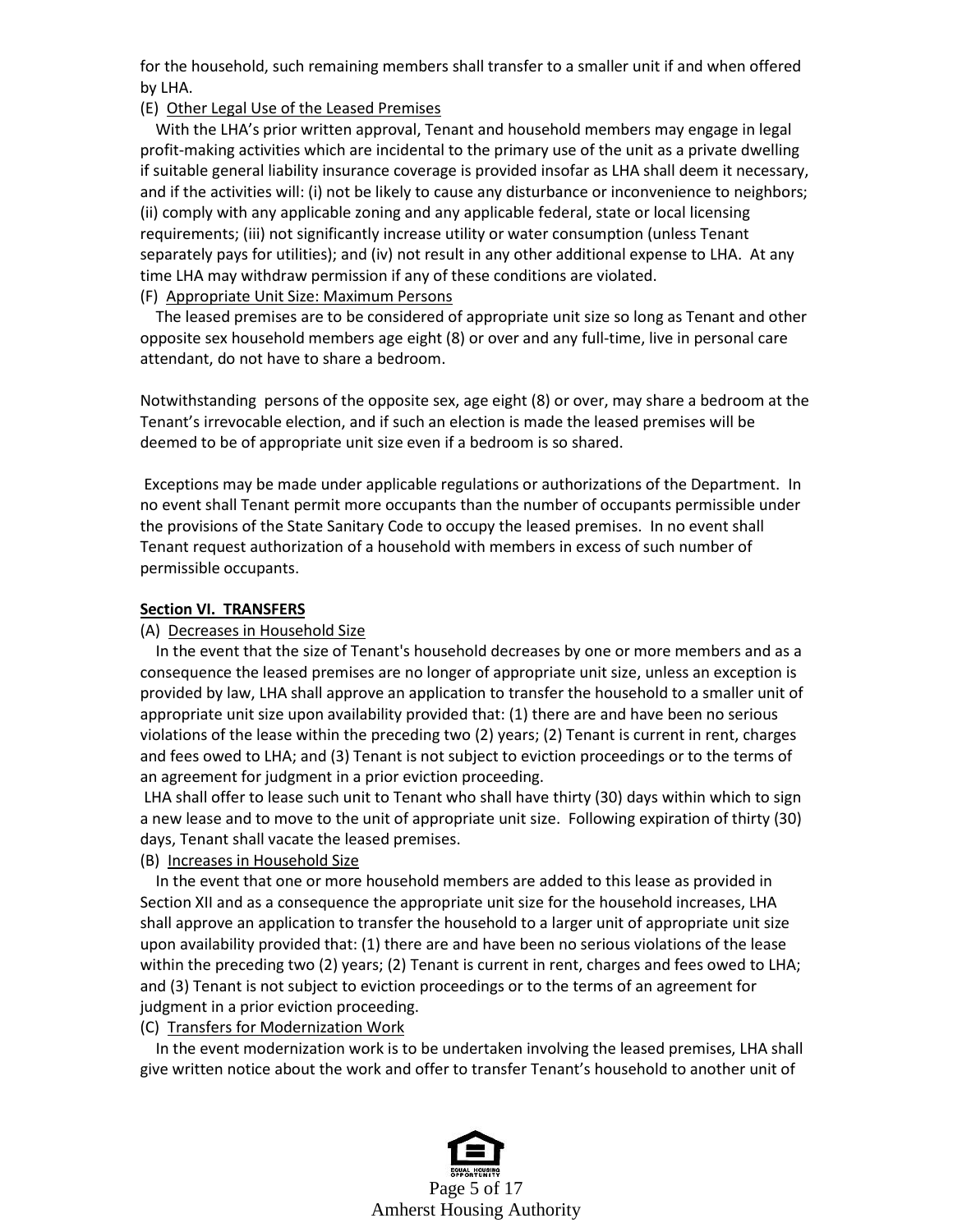appropriate unit size upon availability. Upon notice of availability of such a unit, Tenant shall have thirty (30) days within which sign a lease for and to move to the other unit. Following expiration of thirty (30) days from the notice of availability, Tenant shall vacate the leased premises.

### (D) Other Reasons for Transfer

 LHA may approve an application for transfer pursuant to applicable state regulations or authorization of the Department.

## **Section VII. HAZARDOUS CONDITIONS**

### (A) Report and Repair of Hazardous Conditions

 If, as a consequence of damage to the leased premises or the building of which it is part, conditions are created which are imminently hazardous to the life, health, or safety of the Tenant's household, Tenant shall immediately report the conditions to LHA. LHA shall make its best efforts to repair the damage within a reasonable time and shall prioritize such repairs in its repair schedule. If the damage was caused by Tenant, other household member or guest the cost of repairs shall be charged to and paid by Tenant.

## (B) Temporary Alternative Accommodations During Prolonged Repairs

 If such imminently hazardous conditions exist, LHA shall offer alternative temporary accommodations in an appropriately sized vacant unit, if available, in the event that repairs necessary to correct the hazardous conditions cannot be made within a reasonable time, provided that the damage was not caused by Tenant, other household member or guest. Tenant shall have the same obligations, including the same rental obligation, for these temporary accommodations as for the leased premises but shall move back to the leased premises forthwith upon notice that necessary repairs have been made.

### (C) Abatement of Rent During Prolonged Repairs

 If such imminently hazardous conditions exist, LHA shall abate Tenant's rent for the leased premises by a percentage commensurate with the percentage loss in its value as a dwelling provided that: (1) repairs necessary to correct the hazardous conditions cannot be made within a reasonable time; (2) Tenant has not been notified that alternative temporary accommodations are available; and, (3) the damage was not caused by Tenant, other household member or guest.

### **Section VIII. LHA OBLIGATIONS**

LHA has the following obligations:

(A) Initial Condition of Leased Premises

 To deliver the leased premises in decent, safe and sanitary condition at initial occupancy in conformity with the requirements of Chapter II of the State Sanitary Code.

(B) Heat

 To provide and maintain in good condition a heating system and to supply legally requisite heat during the period from September 15 through June 15 of each year, unless the Tenant is required to supply heating fuel and fails to provide adequate fuel or is otherwise responsible for the lack or inadequacy of heat.

## (C) Hot Water

 To provide and maintain in good condition a hot water heater and to supply legally requisite hot water in sufficient quantity and pressure for ordinary use unless the Tenant is required to supply the fuel and fails to provide adequate fuel or is otherwise responsible for the lack or inadequacy of hot water.

## (D) Extermination

To provide extermination services as necessary. Tenant may be charged for special

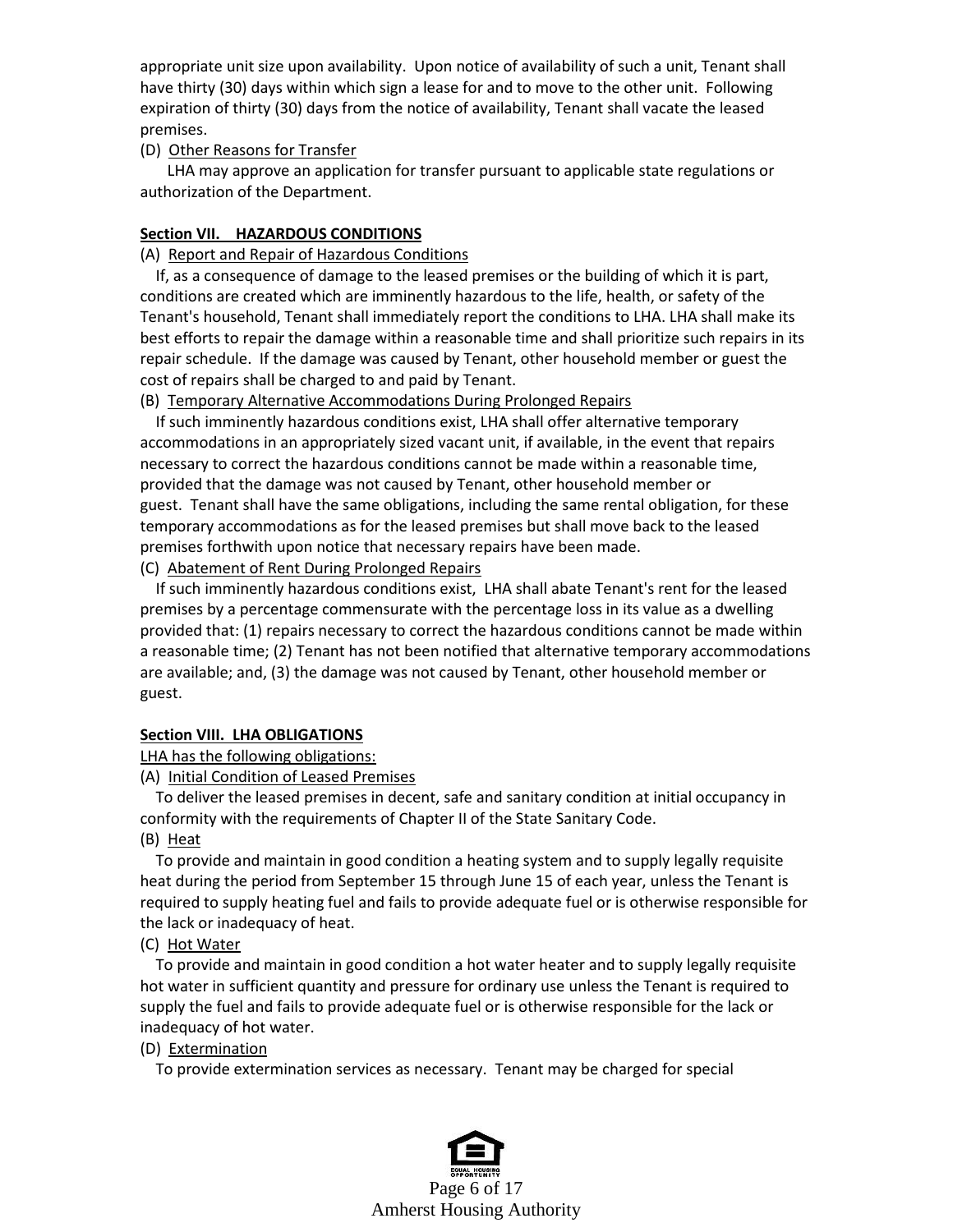extermination services required as a consequence of Tenant's failure to keep the leased premises in a clean and sanitary condition or failure to properly prepare the leased premises for scheduled extermination services.

- (E) Maintenance of Structural Elements
- To maintain the structural elements of the building containing the leased premises.
- (F) Maintenance of Common Areas To maintain the common areas of the building open to the household.
- (G) Appliances

 To provide a stove and the following additional appliances if any, in safe condition and working order at initial occupancy:

### \_\_\_\_\_\_\_\_\_\_\_\_\_\_\_ \_\_\_\_\_\_\_\_\_\_\_\_\_\_\_ \_\_\_\_\_\_\_\_\_\_\_\_\_\_\_\_ \_\_\_\_\_\_\_\_\_\_\_\_\_\_\_\_ (Specify any additional appliances to be provided by LHA)

## (H) Locks

 To provide new door locks or rekeyed door lock cylinders at the beginning of the tenancy, and thereafter to rekey door lock cylinders within a reasonable time of Tenant's request and at Tenant's expense. To rekey locks promptly upon request of a household member who has obtained a restraining order which is in force against another household member on account of domestic violence and to waive charges for the cost where circumstances warrant.

## (I) Notice of Tenant's Right to Grieve

 To notify Tenant in writing of the specific grounds for any proposed adverse action against Tenant by LHA and to notify Tenant of Tenant's right to request a grievance hearing and the process to be used in circumstances where the Tenant has a right to such a hearing if requested.

## (J) Emergency Repairs

 To use best efforts to make emergency repairs or otherwise correct conditions which are imminently hazardous to the life, health or safety of Tenant or other household members within a reasonable time after receiving notice and to take other measures specified in Section VII regarding hazardous conditions.

## (K) Non-emergency Repairs

 To use best efforts to complete all reasonably required non-emergency repairs of the leased premises within a reasonable time after receiving notice.

## (L) Confidentiality of Records

 To preserve the confidentiality of records of Tenant and other household members in accordance with and to the extent provided by 760 CMR 8.00 and other applicable law. (M) Respect of Tenant's Right to Join a Tenant Organization

 To respect Tenant's right to organize and/or join a tenant association and/or a tenant organization.

## (N) Copies of Rules

 Notify Tenant of changes in pertinent rules, policies and regulations affecting the Tenant's tenancy and provide, after a request by Tenant, copies of any such rules, policies and regulations, provided that there may be a charge for such copies if the Tenant has previously been provided with the material.

### (O) Prompt Redetermination of Rent

 To redetermine rents promptly at the time of annual redetermination and at the time of any interim redetermination as provided in Section IV and to take appropriate steps to obtain verification of increases or decreases in income promptly.

(P) Prompt Processing of Applications for Transfer

To process applications for transfer promptly.

(Q) Prompt Processing of Applications to Add a Household Member

To process applications which seek to add a household member promptly and to determine

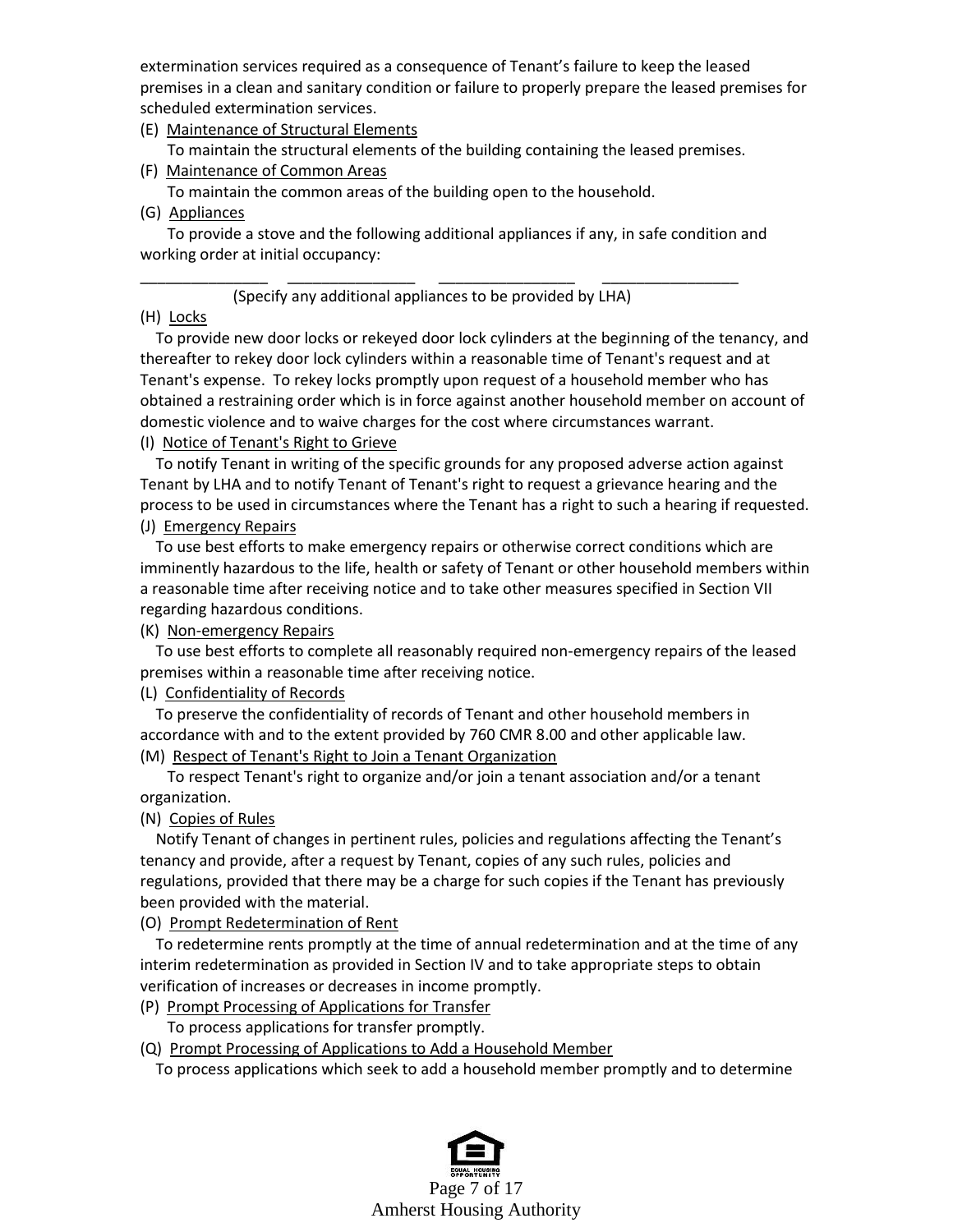the qualification of each such proposed household member pursuant to 760 CMR 5.00 promptly.

(R) Eviction Proceedings Against Others

 To commence eviction proceedings against another tenant if LHA determines that such proceedings are warranted under the circumstances and likely to succeed against other such tenant on account of behavior by such tenant, other household member or guest which has jeopardized the health or safety of Tenant or other household member named in this lease.

(S) Assistance to Victims of Domestic Violence

 To provide assistance which the LHA may determine to be reasonable and appropriate to a household member who is a victim of domestic violence.

### **Section IX. TENANT'S OBLIGATIONS**

Tenant has the following obligations which are material conditions of Tenant's tenancy:

(A) Payment of Rent

To pay rent as provided in Sections II and IV.

(B) Payment for Utilities

 To pay the cost of any utilities specified in Section III and to provide sufficient fuel for heat and hot water if provision of fuel is Tenant's responsibility pursuant to Section III.

(C) Transfer

 To transfer to a unit of appropriate unit size because of decreases in household size as provided in Section VI (A) or because of modernization work as provided in Section VI (C). (D) Proper Conduct on Housing Authority Property

 To conduct himself/herself, (and to cause each other household member and any guest of Tenant or of another household member to conduct themselves) in a peaceful manner and in a manner which will not injure, endanger, harass or disturb other residents, LHA employees, or other persons lawfully on the LHA's property.

(E) No Threats, Harassment or Nuisance

 To refrain from (and to cause each household member and guest to refrain from) unlawful threats or harassment directed against LHA's officers or employees, other residents and others lawfully on the leased premises or on LHA property. To create or maintain no nuisance (and to cause each household member and guest to create or maintain no nuisance) in the leased premises or on LHA property.

### (F) No Crimes On or Near the Leased Premises

 To refrain from (and to cause each household member to refrain from) any and all criminal conduct in the leased premises, on LHA property or in its vicinity (1) which interferes with or threatens to interfere with the rights of other persons to live quietly, securely and peaceably, (2) which adversely affects or threatens to adversely affect the health, safety, or quality of life of other persons, including LHA officers and employees, residents and others lawfully on the property or in its vicinity, or (3) which adversely affects or threatens to adversely affect the security of property owned by others, including the LHA, its officers and employees, residents and others lawfully on the property or in its vicinity. Such criminal conduct shall also include but not be limited to the criminal conduct specified in Sections X (E) (2) and (3) of this lease. (G) No Serious Crimes Outside Housing Authority Property

 In addition to the foregoing obligation to refrain from criminal activity in the leased premises and on LHA property and its vicinity, to refrain from and to cause each household member to refrain from commission of any serious criminal act which involves: (1) violence against any other person, even if not on LHA property or in its vicinity, (such a crime includes but is not limited to murder, attempted murder, assault and battery with a dangerous weapon, robbery, rape, and indecent assault); (2) sexual misconduct with a child; or (3) the sale or distribution of a

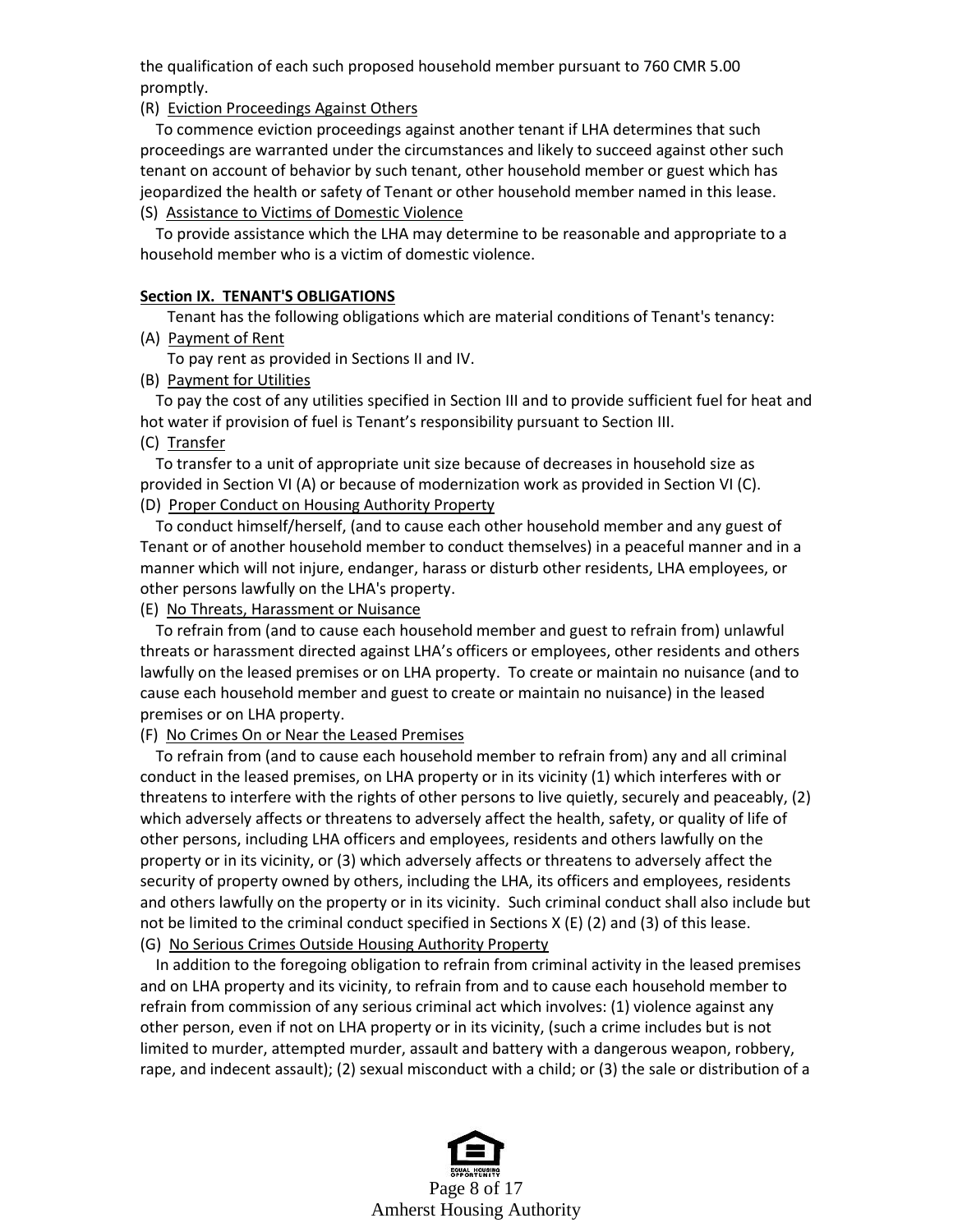controlled substance.

#### (H) No Disturbances or Loud Noise

 To refrain from (and to cause each household member and guest to refrain from) making or creating loud noise or noises, which unreasonably disturb or are likely to unreasonably disturb neighbors, including the LHA's employees. As part of this obligation, Tenant shall refrain (and shall cause each household member and guest to refrain) from playing televisions, radios, CD players, tape players, musical instruments, and the like at a high volume which unreasonably disturbs or is likely to unreasonably disturb neighbors. Tenant shall refrain from and shall cause household members and guests to refrain from holding parties or group gatherings in the leased premises which unreasonably disturb or are likely to unreasonably disturb neighbors. Tenant shall refrain from and shall cause household members and guests to refrain from making loud noise in common areas, roadways, parking areas or elsewhere on or in the vicinity of LHA's property which unreasonably disturbs or is likely to unreasonably disturb neighbors, including but not limited to: (1) unnecessarily noisy operation of any motor vehicle including the operation of any motor vehicle without a working muffler, (2) unreasonably loud indoor or outof-door parties or gatherings, (3) unreasonably loud or raucous individual behavior, and (4) other activities or behavior which create disturbance or unreasonably loud noise. Tenant shall immediately take effective measures to bring his or her own behavior and the behavior of household members and guests into compliance with this subsection upon request of an officer or employee of LHA or any other person.

#### (I) Maintaining Clean and Sanitary Condition of Leased premises

 To keep (and to cause each household member and guest to keep) the leased premises in a clean and sanitary condition and promptly to remedy any lack of cleanliness or lack of sanitary condition. Tenant shall not create any condition which is likely to attract rodents or insects, to cause offensive odors, or to endanger the health of any person. Tenant and household members shall comply with all applicable obligations imposed upon them by the State Sanitary Code.

### (J) Disposal of Garbage and Trash

 To dispose (and to cause each household member and guest to dispose) of all garbage, trash and refuse properly in accordance with rules established by LHA and in compliance with state and local law. Prior to disposal Tenant shall keep garbage, trash and refuse in secure bags or containers in a manner which will not attract rodents or insects or cause offensive odors. (K) Maintaining Safe Condition of Leased Premises

 To keep (and cause each household member and guest to keep) the leased premises in safe condition. There shall be no storage of flammable liquids or hazardous substances in the leased premises or elsewhere on LHA's property unless such liquids or substances are normal household items and are properly stored. No hazardous waste of any sort shall be stored in the leased premises, and all hazardous waste, including used motor oil, shall be properly disposed of by the Tenant.

### (L) Use and Care of Plumbing and Other Utility Services

 To use (and to cause each household member and guest to use) the plumbing fixtures and plumbing and all other utility services properly and solely for their intended uses; not to dispose (and to cause each household member and guest not to dispose) of any oil, hazardous wastes, garbage (excepting garbage processed through a garbage disposal), or trash through the drains or the toilet. Tenant, household members and guests shall not tamper with or attempt repairs to the wiring, gas lines or plumbing and shall not overload electrical circuits or extension cords. All lamps and electrical appliances belonging to Tenant or a household member shall be properly wired. In the event electrical, gas or plumbing repairs to the leased premises shall be necessary, Tenant shall not attempt such repairs but shall immediately notify LHA about the

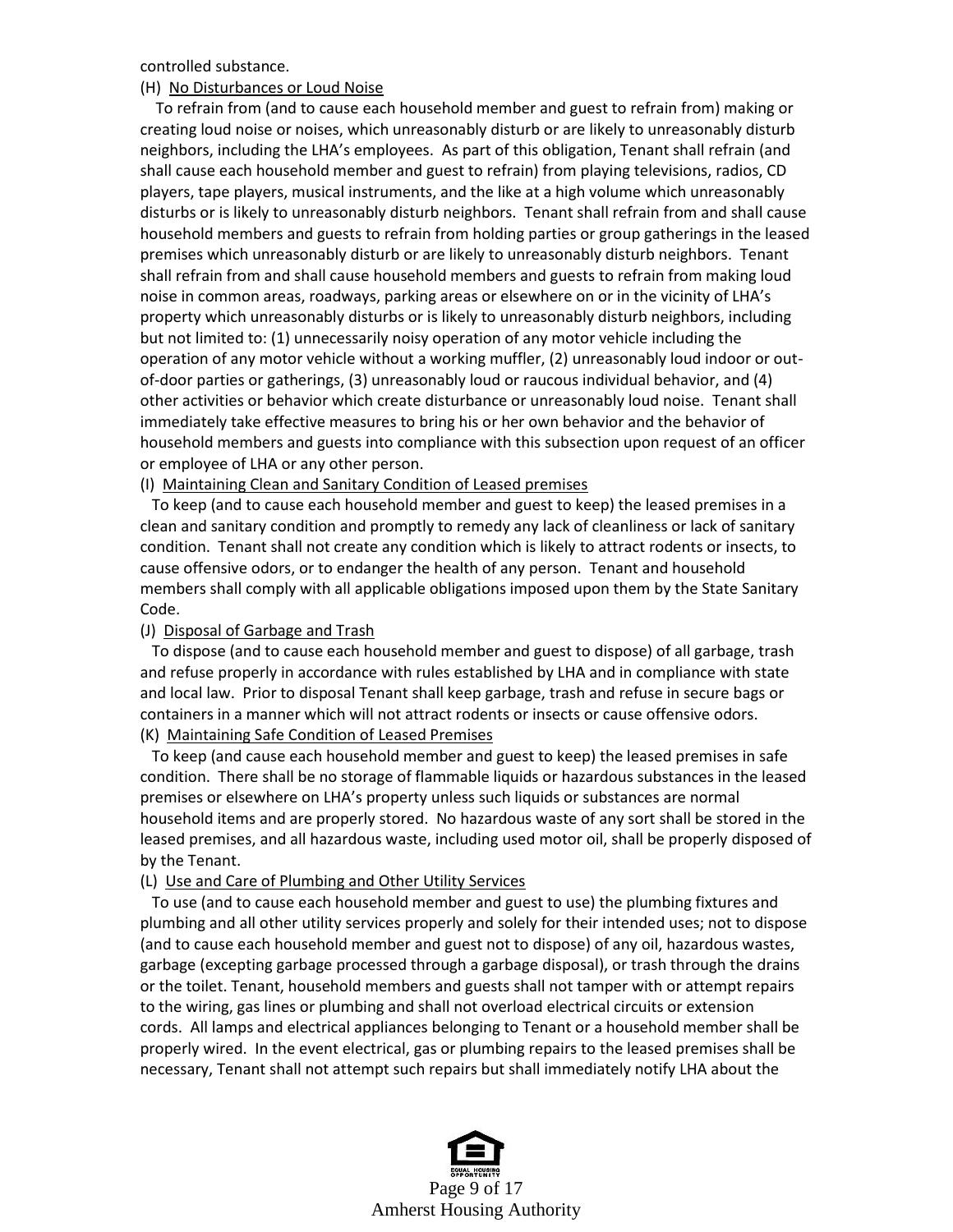need for repairs. Tenant, household members, and guests shall use any elevator and any common appliance properly.

#### (M) Damage

 To refrain from damaging (and to cause each household member and guest to refrain from damaging) the leased premises or any other property of LHA. In the event damage occurs Tenant shall promptly notify LHA about the damage and the cause of the damage.

#### (N) Payment for Damage

 To pay the cost of labor and materials reasonably necessary to repair or replace property of LHA lost, removed, damaged or destroyed by the negligence or the intentional act of Tenant, other household member or guest; to pay all costs resulting from misuse of the plumbing or other utility service or from misuse of an elevator or a common appliance; and to make such payment within thirty (30) days following Tenant's receipt of an itemized bill from LHA, which may post a list of reasonable standard charges for repair of damage.

#### (O) Pets Policy

 Not to keep any pets or other animals and not to permit pets or other animals to be kept in the leased premises or elsewhere on LHA property on a temporary or permanent basis, excepting reasonably quiet birds in cages or fish in tanks, without the written permission of LHA in accordance with its rules or policies.

### (P) Major Appliances and Heavy Items

 Not to install or operate any major appliances (such as washers, dryers, air conditioners or freezers) or any heavy items (such as waterbeds) without the prior written approval of LHA in accordance with any applicable rules or policies.

(Q) Rules, Policies and Regulations

 To comply with the rules and policies (and to cause each household member and each guest to comply with the rules and policies) established by LHA for the housing development of which the leased premises are a part pursuant to Section XX; and to comply with applicable regulations of the Department.

### (R) Alterations to the Leased Premises

 To make (and to cause each household member or guest to make) no alterations or additions to the interior of the leased premises or to the exterior of the building containing the leased premises or to the grounds without the prior written approval of LHA. An approved alteration or addition which cannot be removed without damage to the leased premises, building or grounds shall not be removed and shall become the property of LHA at the time when Tenant vacates, unless Tenant shall first have deposited with LHA sufficient funds to pay for any damage resulting from removal and shall have received the written consent of LHA to the removal. (S) Guests

 To oversee and supervise the conduct of all guests of Tenant and other household members and to permit overnight guests only in accordance with and subject to the provisions of Section V(B).

### (T) Use and Occupancy of the Leased Premises

 To use and occupy the leased premises only in accordance with the provisions set out in Section V.

### (U) Vacating the Leased Premises

 To vacate promptly upon termination of the lease and to leave the leased premises clean, free of garbage and trash and in as good a condition as existed at the time of commencement of the lease or at the time of a subsequent modernization, normal wear and tear, excluded.

### (V) Smoke Detectors

 To keep all smoke detectors in the leased premises unobstructed at all times; not to tamper with or render inoperable any smoke detector, heat detector, sprinkler, or any part of a fire

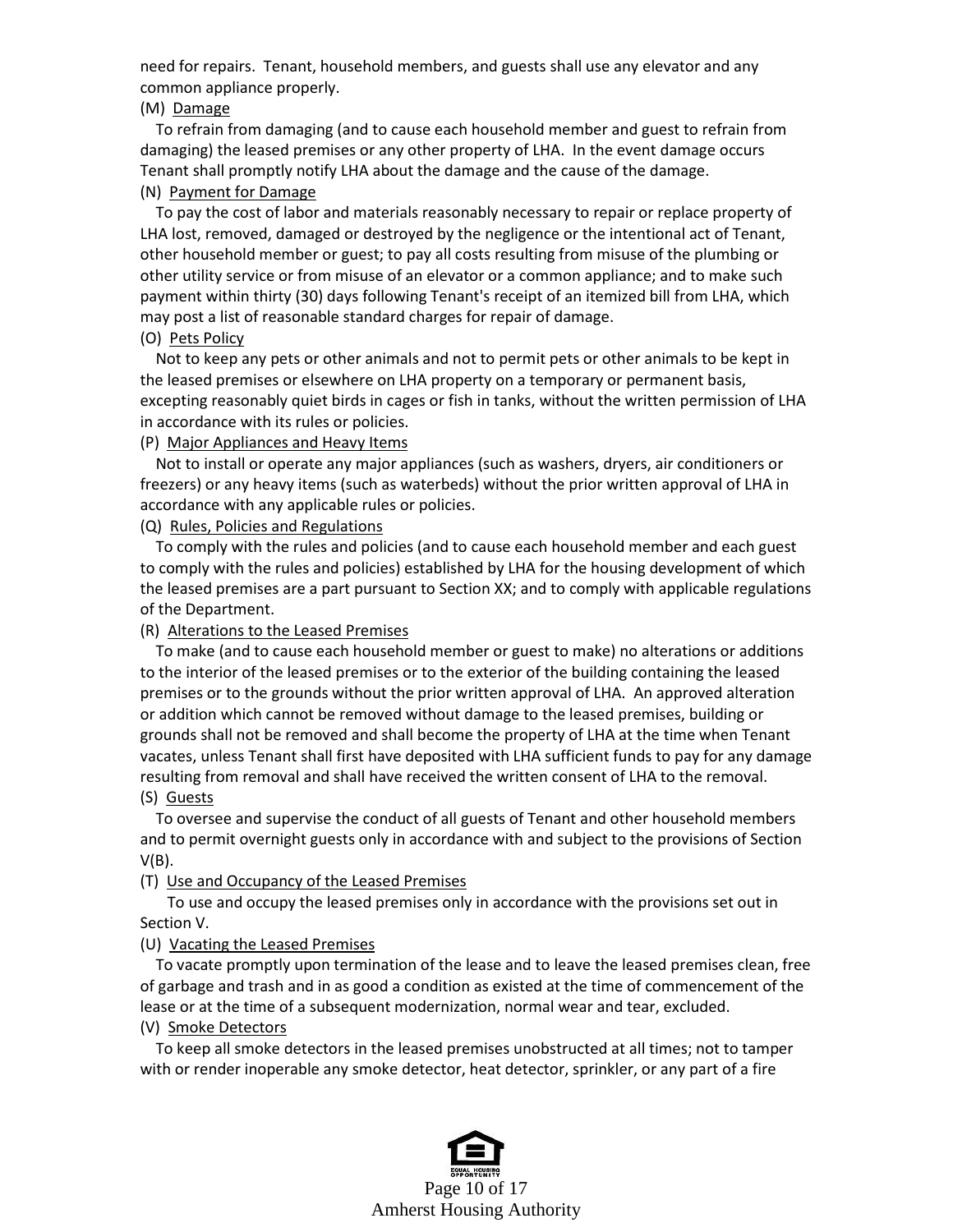detection or fire prevention system (including the removal of the battery from a batteryoperated smoke detector) on LHA's property; and to notify LHA immediately of the malfunction or inoperability of any smoke detector in the leased premises; to replace uncharged batteries in any battery-operated smoke detector as necessary to maintain its operation or to notify LHA immediately of the need for such replacement.

(W) Access to the Leased premises

 To permit access to the leased premises by LHA as provided in Section XV and not to replace, add or rekey any locks.

(X) Payment of Constable Costs and Court Filing Fees

 To pay the expenses incurred by LHA as a result of Tenant's breach of any term of this lease, including filing fees, constable costs, and moving and storage costs in eviction actions commenced on account of any such breach.

#### (Y) Wage, Tax and Bank Match; Social Security Numbers

 To participate and cause household members to participate in any wage, tax, and/or bank match system required by the Department and permissible under law and to provide upon request the information and authorizations necessary for such a wage, tax, and/or bank match. Subject to any applicable law, to provide and to cause each other adult household member to provide LHA with his or her social security number, and to authorize use of such social security number for use by LHA for verification of income and assets of the household through the Massachusetts Department of Revenue's integrated tax, wage reporting, and bank match systems or similar means of verification.

#### **Section X. TERMINATION OR VOIDING OF LEASE**

#### (A) Termination by Tenant

 This lease may be terminated by Tenant at any time by giving thirty (30) days advance written notice to LHA.

(B) Voiding by LHA

 This lease and occupancy of the leased premises by Tenant and Tenant's household members may be annulled and made void by LHA for any of the reasons set out in M.G.L. c. 139 §19. In the event that grounds shall exist for so voiding the lease and in the event LHA shall determine to use the procedure set out in M.G.L. c. 139 §19, LHA shall give to Tenant a written notice of voiding lease, which shall state the reason for voiding the lease, prior to LHA's seeking an injunction or execution for possession in court. There shall be no grievance hearing prior to the court proceeding.

#### (C) Termination by LHA

 This lease and occupancy of the leased premises by Tenant and Tenant's household members may be terminated by LHA for any of the following reasons:

(1 Tenant's failure to make timely payment of rent in violation of Sections II (A) and IV.

 (2) Breach or violation by Tenant, a household member, or guest of any of the occupancy obligations and restrictions set out in Sections I and V.

 (3) Criminal conduct, threats, harassment, or nuisance by Tenant, a household member, on LHA's property, including the leased premises, or in its vicinity, in violation of Section IX (E) and (F). This criminal conduct includes but is not limited to the criminal conduct described in Section X (E)(2) and (3).

 (4) Commission of a serious crime involving violence against another person by Tenant or by a household member, even if not on LHA property or its vicinity, at any time while the lease is in effect, in violation of Section IX(G).

 (5) The conduct of a guest, including a guest of a household member, if the conduct of the guest in the leased premises or on LHA property violates the provisions of this lease and the

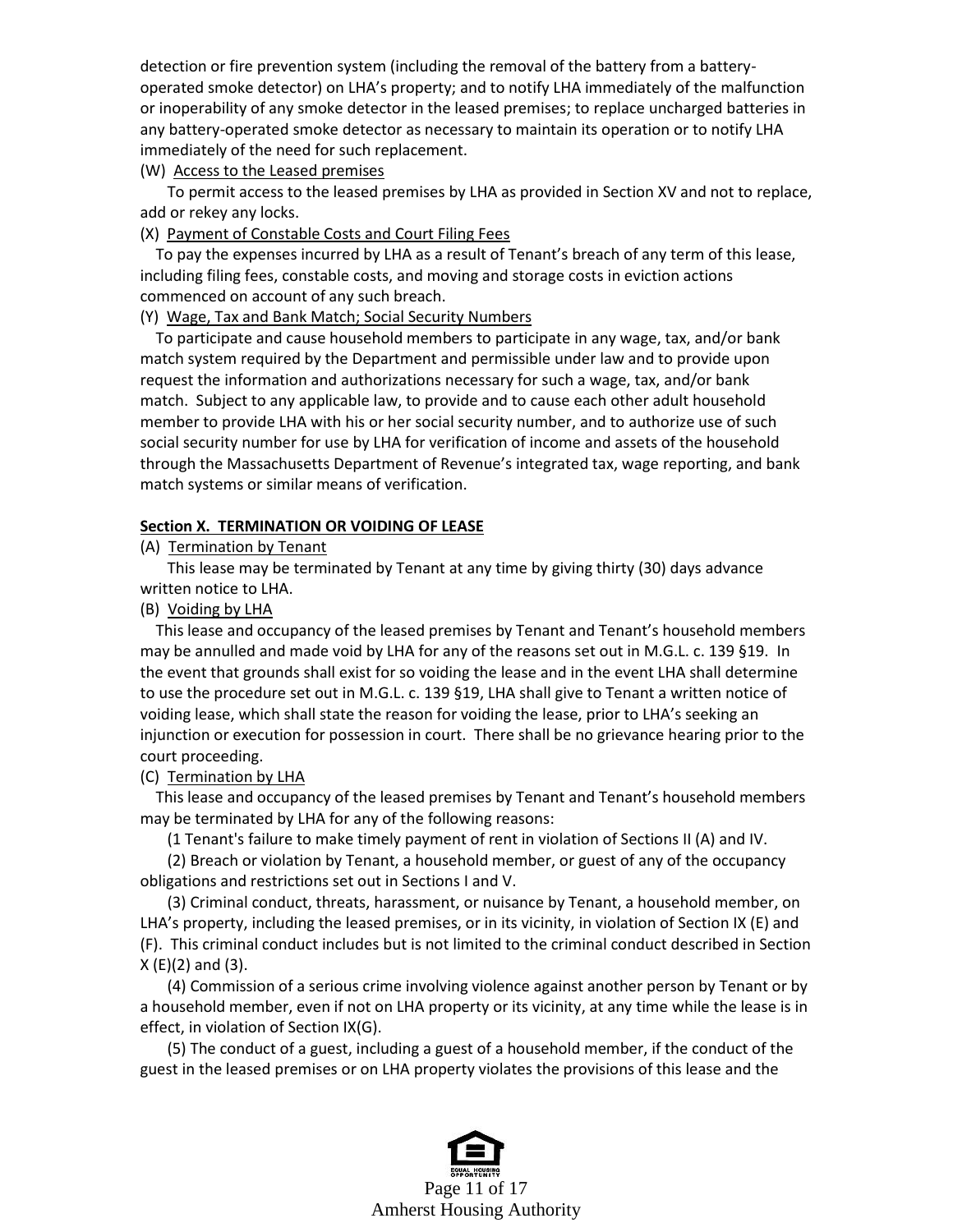conduct would be grounds for termination of the lease if committed by Tenant and if the Tenant knew beforehand or should have known beforehand that the guest would engage in misconduct or if Tenant failed to take reasonable steps to supervise the guest.

 (6) In the event that Tenant has knowledge of a court order barring a person from the leased premises or from LHA property, or in the event a household member has been deleted from the lease by Tenant at the request of LHA, the Tenant's failure to take all necessary steps to exclude the person from the leased premises.

 (7) Income which exceeds the maximum allowable for a household under applicable regulations or authorization, provided that LHA may provide an exemption for up to six (6) months if Tenant can establish hardship which prevents an earlier relocation of the household to unsubsidized housing.

 (8) Failure by the Tenant or a household member to supply complete and accurate information necessary for a rent determination or for a determination of eligibility for continued occupancy. Failure by Tenant or a household member to give requisite authorization for verification of eligibility, income, employment and household composition. Failure to provide a social security number as required in Section IX (Y), or to participate in a wage, tax or bank match as required in Section IX (Y).

 (9) Failure to supply complete and accurate information in Tenant's application for public housing or in a request for a priority or preference status or in the documentation submitted in support of Tenant's application for public housing, or request for a priority or preference status, if complete and accurate information would have provided: (a) cause for finding Tenant ineligible or unqualified for public housing; (b) cause for determining Tenant not entitled to the priority or preference status which Tenant received; (c) cause for housing Tenant in a smaller unit; or (d) cause for establishing a materially higher rent.

 (10) Failure to sign a lease, lease amendment or lease addendum containing lease provisions authorized by the Department or required by applicable regulations or by applicable law; failure to sign lease provisions required by changes in size or income of Tenant's household.

 (11) Failure to vacate in the event of a decrease in household size, as provided in Section VI (A), or in the event of modernization work, as provided in Section VI (C).

 (12) Failure by Tenant or by a household member to physically occupy the leased premises as his or her primary residence for at least nine (9) months in any twelve (12) month period except as provided in Section V (A).

 (13) A guest's staying overnight for more than a total of twenty-one (21) nights in a twelve (12) month period without LHA's written approval.

 (14) Repeated failure by Tenant to report the length of the stay of an overnight guest within a reasonable time following the stay.

 (15) Breach or violation by Tenant or a household member of any one of the other obligations set out in Section IX of this lease.

(16) Other good cause.

(D) LHA's Notice of Termination of Lease

 Prior to terminating this lease and the underlying occupancy of Tenant and Tenant's household members, LHA shall give to Tenant a written notice of termination of lease which precedes the date of termination by:

(1) at least fourteen (14) days in the case of failure to pay rent;

 (2) a reasonable time considering the seriousness of the grounds for termination (but not to exceed fourteen (14) days) when the grounds (other than nonpayment of rent) are such that no grievance hearing is required; or

(3) no less than thirty (30) days in any other case.

The notice of termination of lease shall state the reason for termination of the lease. It may

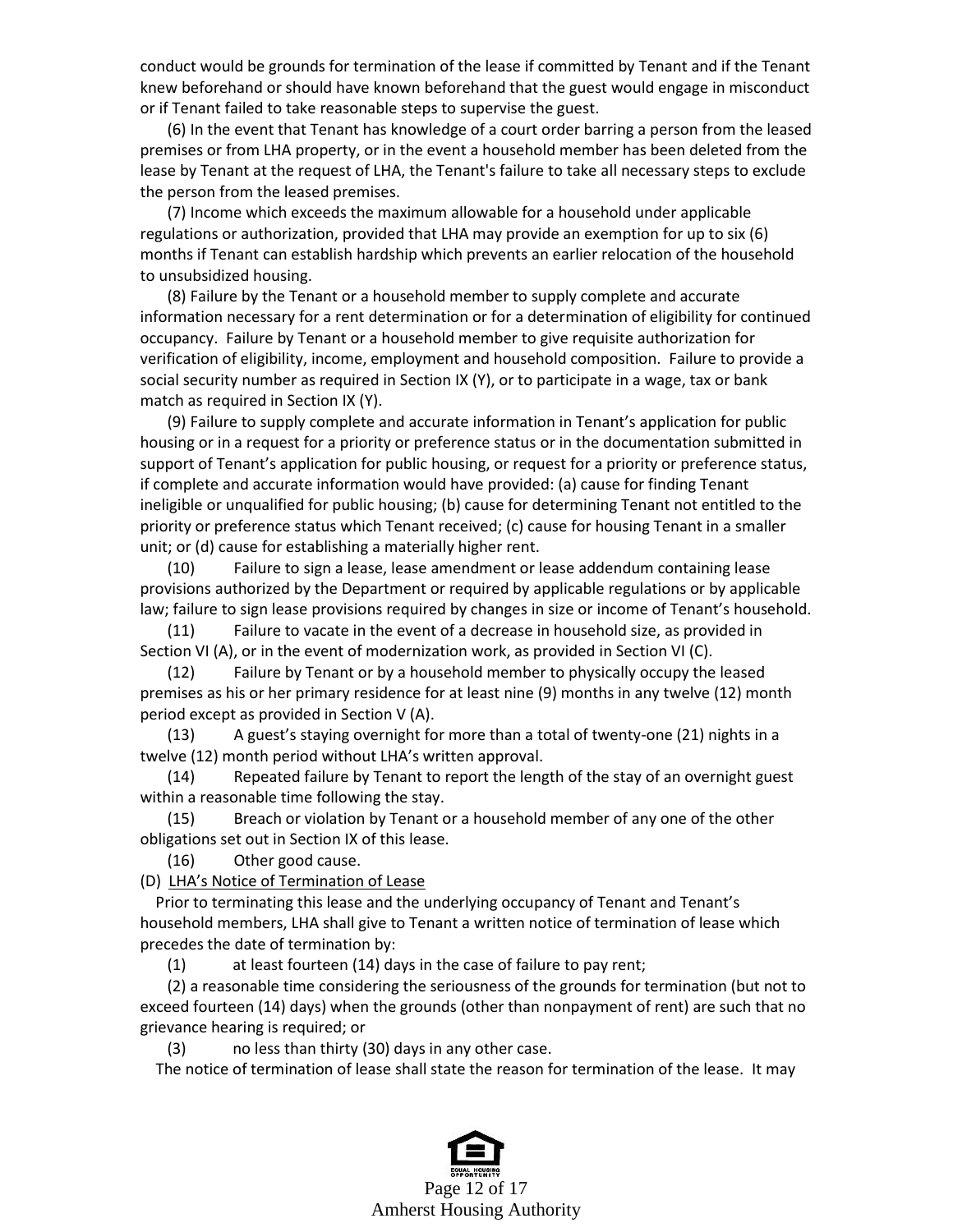include a notice to quit. If Tenant is entitled to a grievance hearing under subsection (E) of this section, the notice of termination of lease shall specify that, within seven (7) days following the date on which notice is given, Tenant has the right to request such a hearing and shall specify the process to be used in making the request.

(E) Administrative Hearing Prior to Lease Termination in Certain Instances

 If LHA shall give notice of termination of lease to Tenant, within seven (7) days after the notice has been given, the Tenant may request a grievance hearing regarding whether good cause exists for terminating the lease, except that pursuant to M.G.L. c.121B, §32 no grievance hearing shall be required:

(1) in the event of nonpayment of rent

(2) in the event LHA has reason to believe that Tenant or a household member:

(a) has unlawfully caused serious physical harm to another tenant or an employee of LHA or any other person lawfully on LHA's property.

(b) has unlawfully threatened to seriously physically harm another tenant or an employee of LHA or any person lawfully on LHA's property.

(c) has unlawfully destroyed, vandalized or stolen property of a tenant or of LHA or of any person lawfully on LHA's property, if such conduct creates or maintains a serious threat to the health or safety of a tenant, an LHA employee, or any other person lawfully on LHA's property. (d) has unlawfully possessed, carried, or kept a weapon on or adjacent to LHA's property in violation of M.G.L. c. 269, §10.

(e) has unlawfully possessed or used an explosive or incendiary device on or adjacent to LHA's property or otherwise violated M.G.L. c. 266, §§ 101, 102, 102A or 102B.

(f) has unlawfully possessed, sold, or possessed with intent to distribute a class A, B or C controlled substance, as defined in M.G.L. c. 94C, §31, on or adjacent to LHA's property. (g) has engaged in other criminal conduct which seriously threatened or endangered the health or safety of any member of a tenant household, employee of LHA, or any person lawfully on LHA's property.

(h) has engaged in behavior which would be cause for voiding this lease pursuant to the provisions of M.G.L. c. 139, §19.

 (3) in the event LHA has reason to believe that a guest of Tenant or a guest of another household member has engaged in any of the behavior listed in paragraph (2) and that Tenant knew beforehand or should have known beforehand that there was a reasonable possibility that the guest would engage in misconduct.

(F) Procedure at a Grievance Hearing on Lease Termination

 A written request for a grievance hearing shall be made by Tenant to the LHA within seven (7) days after notice of termination of lease has been given to Tenant. The grievance hearing shall be held pursuant to LHA's grievance procedure.

 LHA shall schedule a grievance hearing within thirty (30) days from receipt of the request for a hearing and at least fifteen (15) days prior to the date of termination set out in the notice of termination. Reasonable notice shall be given to Tenant.

 In cases where Tenant has properly requested a grievance hearing, LHA shall not institute an action for summary process pending the hearing and a decision in LHA's favor or other disposition without a decision on the merits.

 At the grievance hearing any additional reason for termination of the lease, which arose subsequent to the date of the notice of termination of lease, shall be considered so long as LHA gives Tenant written notice of the additional reason, not less than three (3) days before the hearing or, if a reason for eviction shall have arisen within such three (3) day period, a subsequent session of the hearing may be scheduled on not less than three (3) days notice to consider such additional reason.

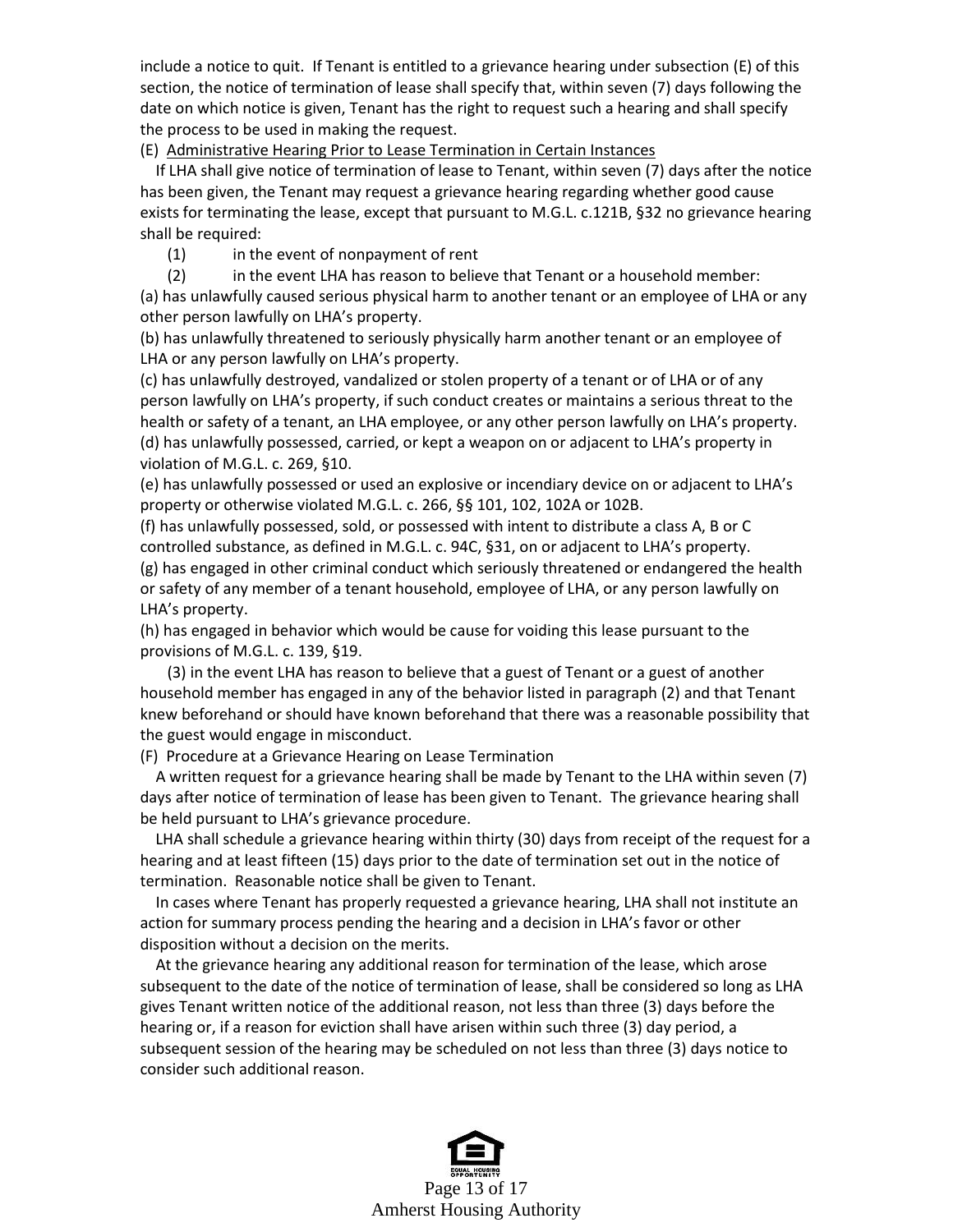#### (G) Summary Process Court Actions

 If a grievance hearing is not required or is not requested, after the expiration of the deadline in the notice of termination of lease or notice to quit, if Tenant and Tenant's household members have failed to vacate, LHA may institute an action for summary process or other appropriate judicial action. If the decision following a grievance hearing is in LHA's favor or if there is a disposition without a decision on the merits and the deadline in the notice of termination of lease or notice to quit has expired but Tenant or any of Tenant's household members has failed to vacate, LHA may institute an action for summary process or other appropriate judicial action.

#### **Section XI. DELETION OF A HOUSEHOLD MEMBER FROM THE LEASE**

 Tenant may delete a household member named in Section I of this lease or in a lease addendum by a written lease addendum signed by Tenant and LHA. In the event that the conduct of a household member is such as to constitute cause for termination of the lease under Section X, but LHA in its sole discretion determines that eviction of Tenant is not required so long as the misbehaving household member ceases occupancy in the leased premises, LHA may request that Tenant delete the household member as a person authorized to live in the leased premises. A request by LHA for deletion shall specify the reason why deletion is requested. Notwithstanding a request to delete a household member, LHA may issue a notice of termination of lease on account of the same conduct of the household member about which a request for deletion is made. In the event a household member has been deleted at the request of LHA, Tenant shall not permit such person to be a guest thereafter.

### **Section XII. ADDITION OF A HOUSEHOLD MEMBER TO LEASE**

LHA Approval of an Additional Member Required Prior to Occupancy

 Before any person not named in this lease may be added as a household member, Tenant and the person involved shall have applied in writing to LHA for approval of a household including such person and LHA shall have approved the application. The enlarged household shall meet all applicable eligibility requirements for a household initially applying for housing except income shall be within the limit for continued occupancy. Before approving a household including an additional person age ten (10) or older as a member LHA shall screen him or her as an applicant for public housing and shall determine him or her to be qualified. Upon such approval, Tenant and LHA shall sign a new lease or a written lease addendum naming the person as an additional household member. Unless and until a new lease or a written lease addendum has been signed, the person applying to be added as a household member, shall not occupy the leased premises except under the restrictions applicable to guests. In the event of the birth of a child to Tenant or a household member, LHA shall approve an enlarged household including any such child. Except as may be permitted by applicable state regulations or by other applicable law or authorization, the leased premises shall be of appropriate unit size for the household including the additional person. In no event shall Tenant's household exceed the maximum number of occupants permissible for the leased premises under the provisions of the State Sanitary Code.

## **Section XIII. REASONABLE ACCOMMODATION OR MODIFICATION ON ACCOUNT OF A DISABILITY**

 The LHA is obligated to make reasonable accommodations and reasonable modifications for persons with disabilities. If Tenant or a household member has a disability and, on account of this disability, in order to have equal opportunity to use and enjoy the leased premises or the public or common use areas or to participate fully in the LHA's programs, activities, or services, needs a reasonable accommodation in LHA's rules, policies, practices or services, or needs a

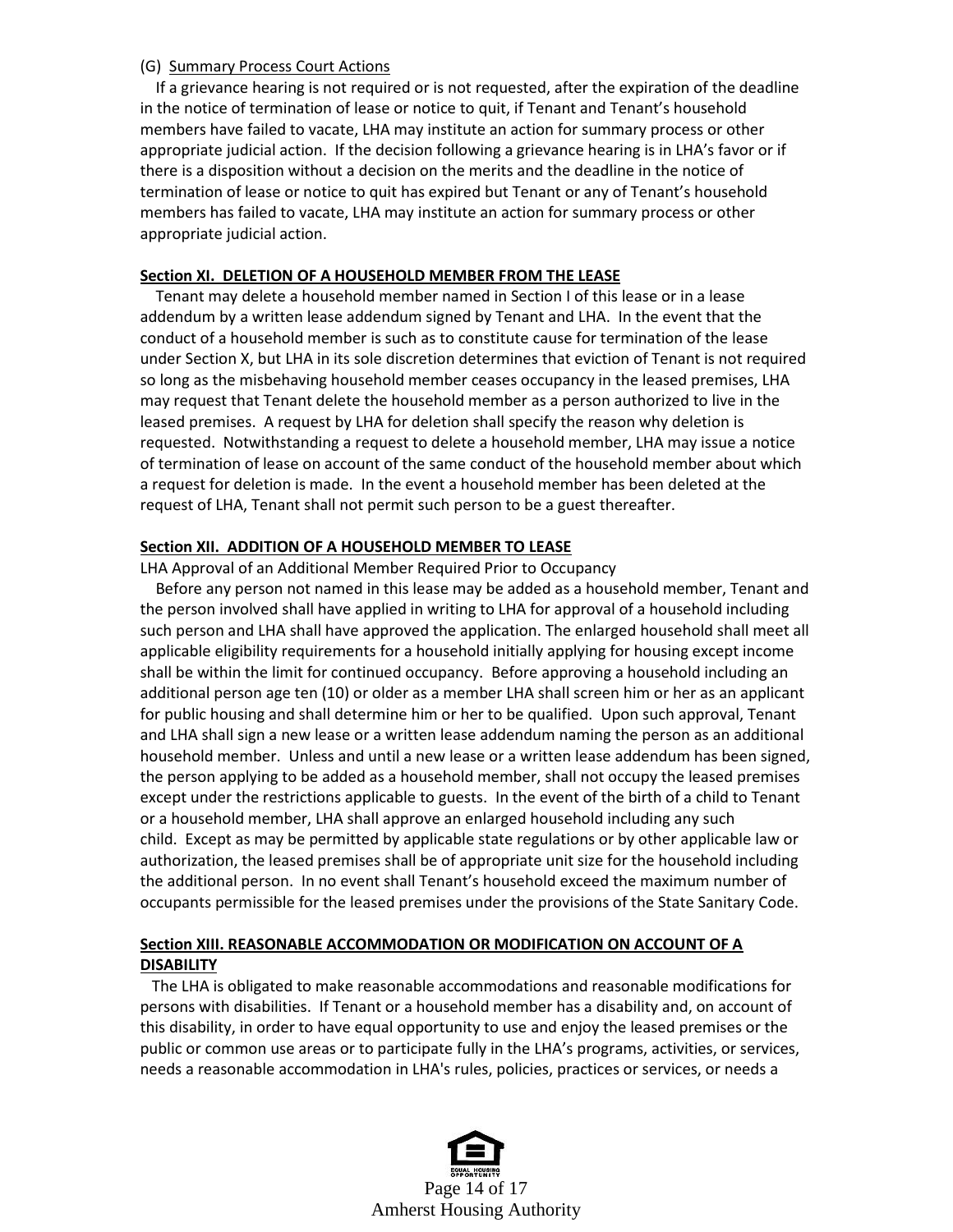reasonable modification of the leased premises or public or common use areas, the Tenant or household member, or person acting on behalf of the Tenant or household member, may request a reasonable accommodation or a reasonable modification. Within a reasonable time following verification, as needed, of the existence of a disability and the disability-related need for an accommodation or modification, the LHA shall provide an accommodation or modification that is reasonable under the circumstances, including the availability of funds.

### **Section XIV. INSPECTIONS**

#### (A) Pre-occupancy Inspection

 Prior to occupancy LHA and Tenant (or Tenant's designated representative) shall inspect the leased premises; following the inspection LHA shall provide Tenant with a written statement of condition describing the condition of the leased premises and any appliances in it. The statement of condition shall be signed by both LHA and Tenant (or Tenant's designated representative) prior to occupancy.

### (B) Periodic Inspections

 LHA may conduct periodic inspections of the leased premises. Tenant shall receive advance notice as provided in Section XV and shall receive a written copy of the results of each such inspection.

### (C) Termination Inspection

 Upon termination of occupancy, LHA and Tenant (unless Tenant vacates without notice or refuses to participate or to designate a representative) shall inspect the leased premises and LHA shall provide Tenant with a written statement of condition which shall list any damage or destruction, apart from reasonable wear and tear. LHA shall at such time or thereafter submit a bill to Tenant for the reasonable charges for repairs and replacements required to put the leased premises in as good condition as the condition reflected by the original statement of condition (as it may have been modified as a result of modernization), reasonable wear and tear during occupancy by Tenant excepted. Following receipt of the bill, Tenant shall forthwith pay such charges.

### **Section XV. ACCESS TO THE LEASED PREMISES BY LHA**

### (A) Access for Non-Emergency Repairs, Maintenance or an Inspection

 LHA may enter the leased premises at reasonable times to perform non-emergency repairs, maintenance or modernization work or to conduct an inspection, and in the absence of an agreed time shall give Tenant at least forty-eight (48) hours advance notice of the time and purpose of entry.

### (B) Access for Requested Repairs or Maintenance

 In the event of repairs and maintenance in response to a request by Tenant, in the absence of an agreed time, LHA shall give Tenant reasonable notice prior to entry, given, whenever possible, at least on the day prior to entry.

### (C) Access for an Emergency

 If LHA has reasonable cause to believe that an emergency exists endangering life or property which requires immediate action, LHA shall give Tenant whatever reasonable notice which the circumstances may permit before accessing the leased premises to deal with the emergency. (D) Access Where No Adult Present

 If at any time LHA shall have entered the leased premises and if no adult household member shall have been present, LHA shall leave a written notice specifying the time and reason for access and any work performed or measures taken.

### **Section XVI. PERSONAL PROPERTY**

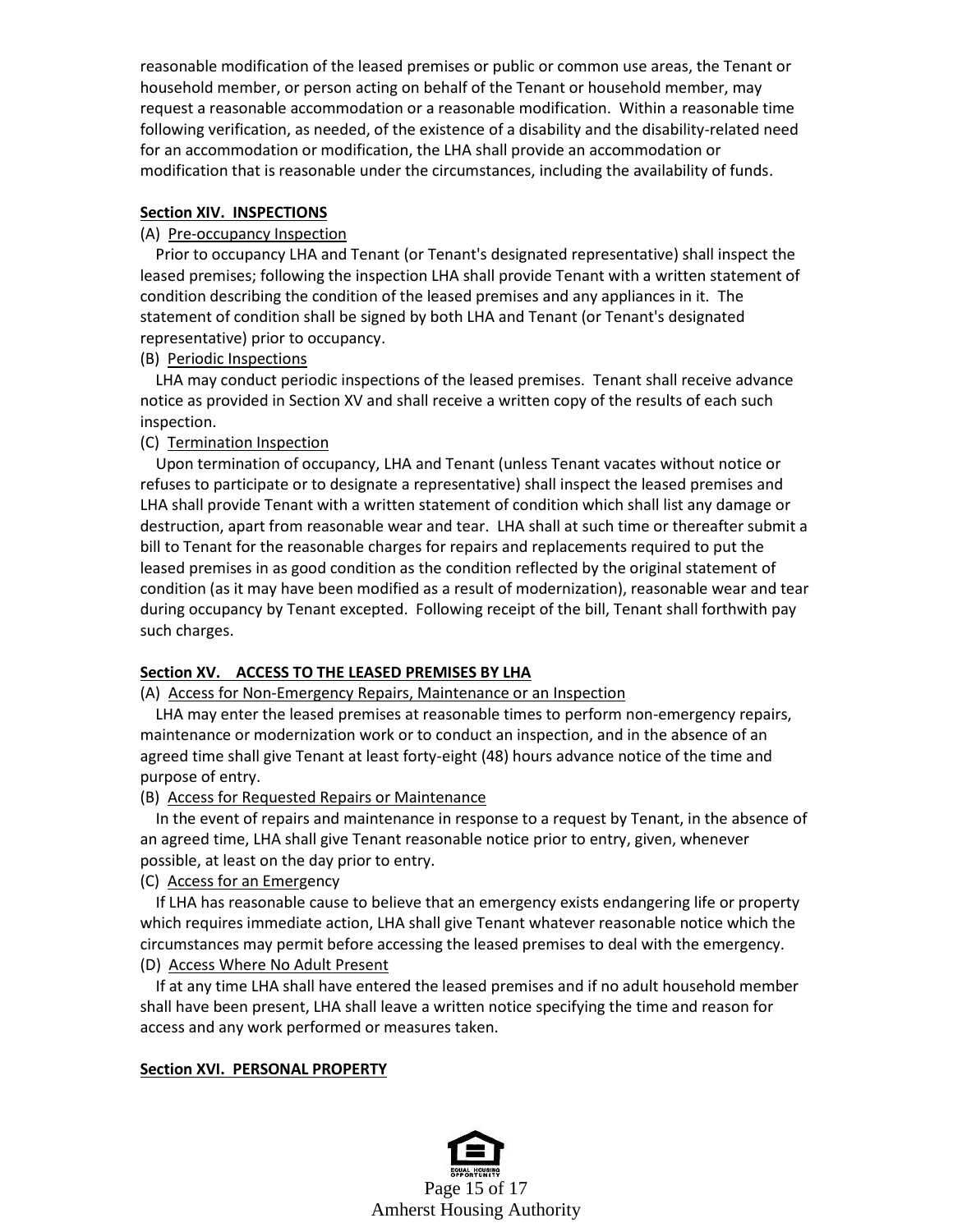### (A) Insurance of Personal Property By Tenant

 Tenant shall be responsible for insuring personal property belonging to Tenant, other household members and guests against theft or other casualty.

(B) Removal of Personal Property

 Upon termination of this lease and the departure of Tenant, Tenant shall immediately remove all personal property belonging to Tenant and to other household members or guests from the leased premises and from LHA property.

(C) Personal Property Left on Termination of Lease

 Any personal property belonging to Tenant, other household members or guests, which is not removed from the leased premises and from LHA's property following the termination of the lease and departure of Tenant, shall be treated as abandoned and may be disposed of by LHA. Tenant shall be responsible for and shall reimburse LHA for costs for moving, storage and disposal of personal property following termination of this lease.

#### **Section XVII. NOTICES**

#### (A) Notices to Tenant

 A notice of termination of lease, notice to quit, notice of voiding lease or notice of apparent abandonment shall be given to Tenant as follows:

- (1) in writing; and
- (2) (a) given to Tenant in hand; or

(b) sent by certified mail, return receipt requested, to the Tenant at the address of the leased premises or such other mailing address provided by Tenant to LHA; or

(c) given to any person answering the door to the leased premises with a copy mailed to Tenant by regular first class mail; or

(d) placed under or through the door to the leased premises with a copy mailed to Tenant by regular first class mail in the event no person answers at the door to the leased premises; or (e) by service by a constable or a deputy sheriff in the manner provided for service of civil process.

 Other notices to Tenant shall be sufficient if in writing and sent by regular first class mail or hand delivered to the leased premises.

### (B) Notices to LHA

Any notice to LHA shall be sufficient if:

(1) in writing; and

(2) (a) sent by certified mail, return receipt requested to LHA at its office; or

(b) hand delivered to LHA's office during regular business hours.

### **Section XVIII. COMPLIANCE WITH REGULATIONS OF THE DEPARTMENT OF HOUSING AND COMMUNITY DEVELOPMENT**

 The Department of Housing and Community Development has promulgated and may promulgate regulations regarding the terms and conditions of public housing. Insofar as applicable LHA and Tenant shall comply with the Department's regulations and any authorizations or waivers issued pursuant thereto. LHA shall post and keep posted in a conspicuous place in its central office and, if practical, in each development a copy of the applicable regulations although absence of posting shall not affect their enforceability.

### **Section XIX. COMPLIANCE WITH LHA'S RULES AND POLICIES**

 LHA has adopted or may adopt reasonable rules and policies for the benefit and wellbeing of the housing development, of which the leased premises are a part, and for the benefit of the tenants of the housing development. Compliance with LHA's rules and policies is a material